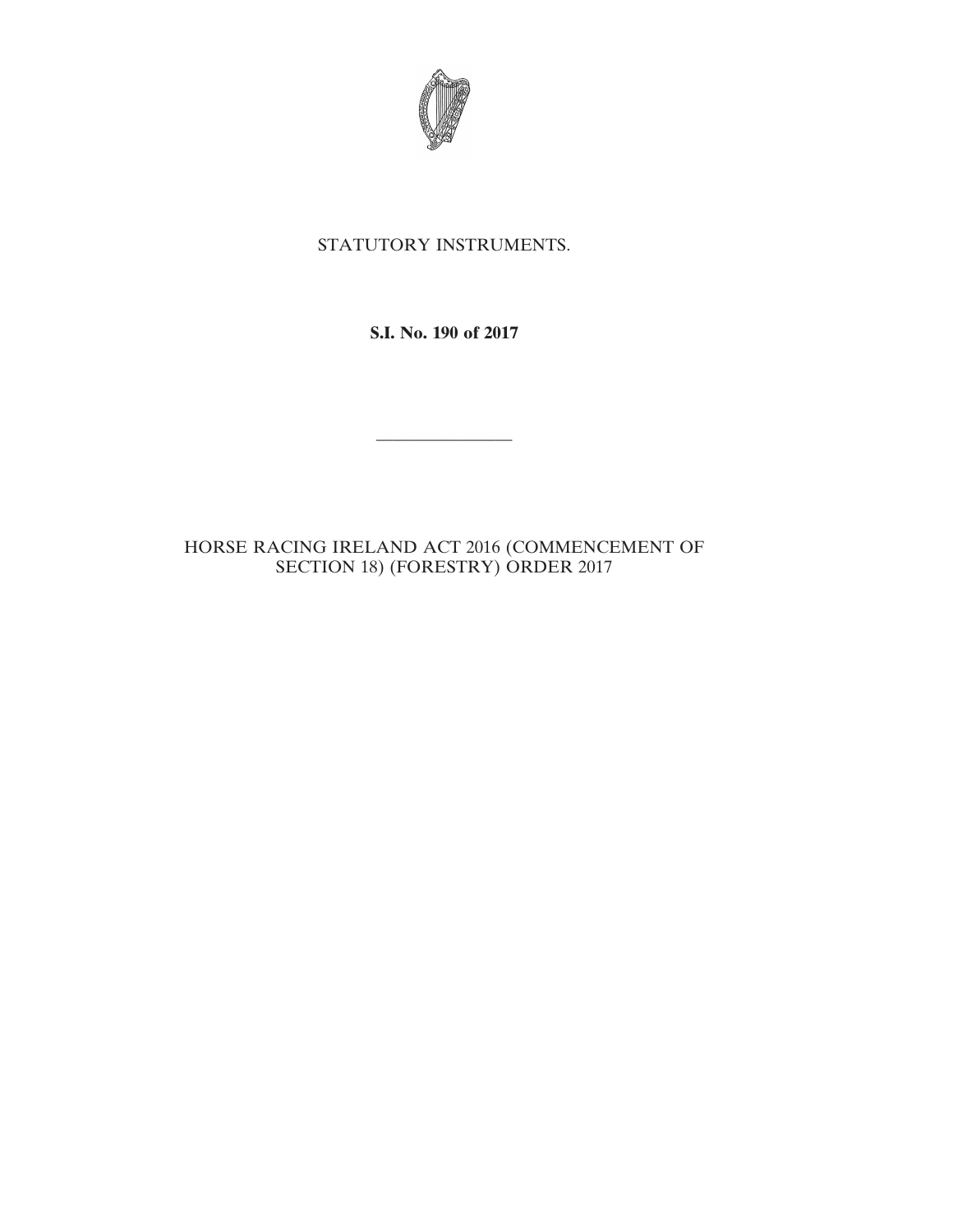## HORSE RACING IRELAND ACT 2016 (COMMENCEMENT OF SECTION 18) (FORESTRY) ORDER 2017

I, MICHAEL CREED, Minister for Agriculture, Food and the Marine, in exercise of the powers conferred on me by section 21(2) of the Horse Racing Ireland Act 2016 (No. 2 of 2016), hereby order as follows:

1. This Order may be cited as the Horse Racing Ireland Act 2016 (Commencement of Section 18) (Forestry) Order 2017.

2. The day appointed as the day on which section 18 of the Horse Racing Ireland Act 2016 (No. 2 of 2016) comes into operation is 24 May 2017.



GIVEN under my Official Seal, 11 May 2017.

> MICHAEL CREED, Minister for Agriculture, Food and the Marine.

*Notice of the making of this Statutory Instrument was published in "Iris Oifigiúil" of* 16*th May*, 2017.